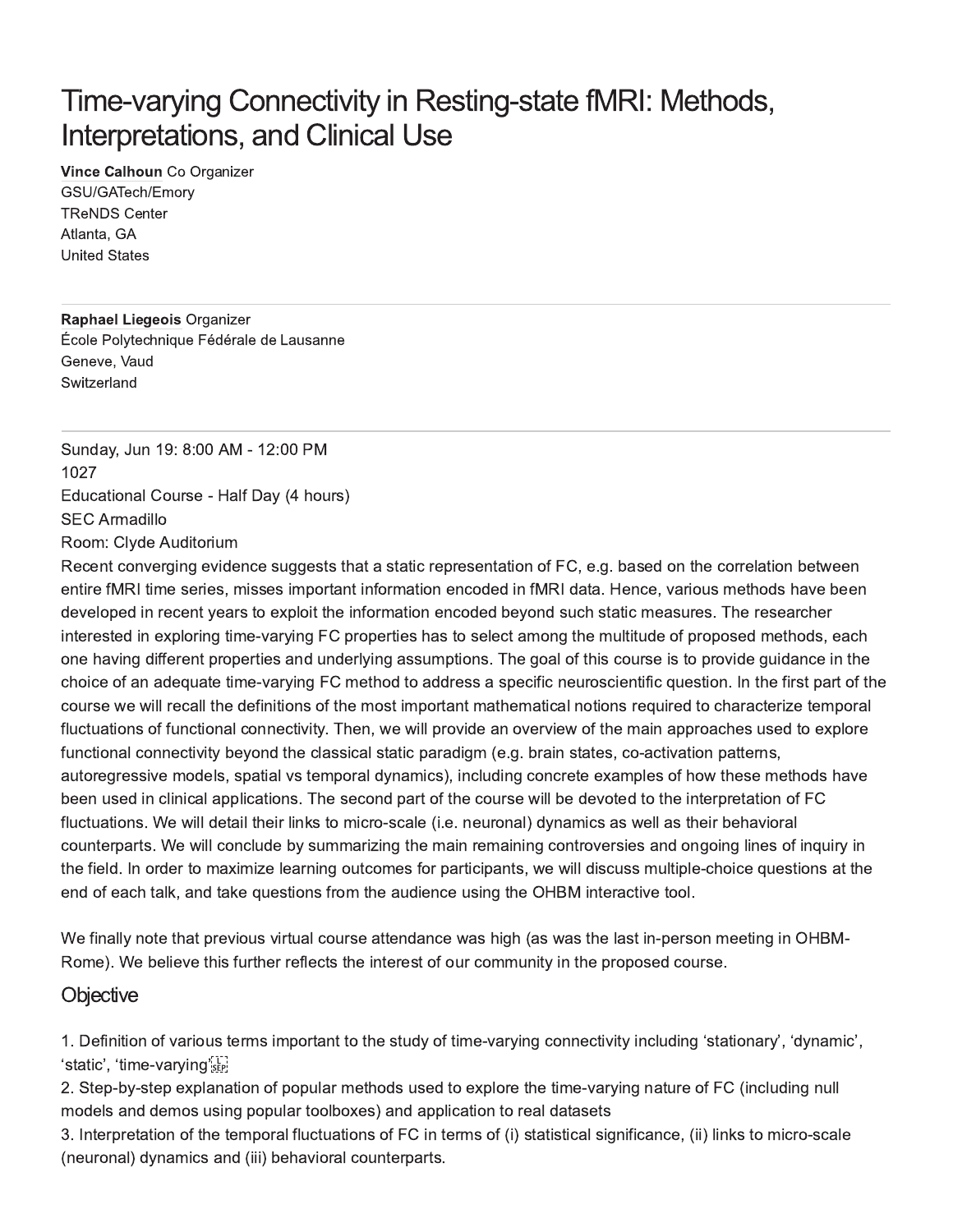### **Target Audience**

The target audience for this course are researchers interested in (the time-varying properties of) functional connectivity. While we will mainly discuss FC evaluated from fMRI data with some emphasis on multimodal studies as well. The proposed theoretical background and interpretations can be applied to any modality involving time series (e.g. MEG, EEG).

## **Presentations**

## On the (mis)use of null-models for time-varying functional connectivity

Null-models are widely used as a means to generate surrogate data and explore data properties. Various nullmodels have been proposed to characterize brain dynamics, but the interpretation of null-model testing should be cautious. In this talk, I will first introduce the basic theoretical foundations of null-model testing. In particular I will show that in most cases, more than one statistical property is attached to a given null-model. Therefore, the outcome of the corresponding tests might in general have multiple interpretations. I will then present the most popular null-models of neuroimaging data and detail which statistical properties they are testing for. I will conclude by emphasizing that instead of testing for the presence or absence of "time-varying" of "dynamic" functional connectivity, null-models should rather be used to characterize the nature of the temporal fluctuations of neuroimaging metrics.

### Presenter

Raphael Liegeois, École Polytechnique Fédérale de Lausanne Geneve, Vaud Switzerland

### Time-varying connectivity: Data-driven approaches and clinical applications

The study of complex mental illness can greatly benefit from flexible analytic approaches. In particular, the advent of data-driven approaches to identify time-varying connectivity and activity has revealed a number of interesting clinically-relevant variation in the data which, when ignored, can provide misleading information. In this lecture I will provide a comparative introduction of a range of data-driven approaches to estimating time-resolved connectivity (trFC). I will also present detailed examples where studies of mental illness have been advanced by approaches designed to capture and estimate time-varying information in resting fMRI data. As part of this, I will review several exemplar data sets analyzed in different ways to demonstrate the complementarity as well as trade-offs of various modeling approaches to answer questions about complex mental illness. Finally, I will review and provide examples of strategies for validating trFC including simulations, multimodal imaging, and comparative prediction within clinical populations, among others. As part of the interactive aspect I will provide a hands-on guide to the dynamic functional network connectivity toolbox within the GIFT software, including an online didactic analytic decision tree to introduce the various concepts and decisions that need to be made when using such tools.

#### Presenter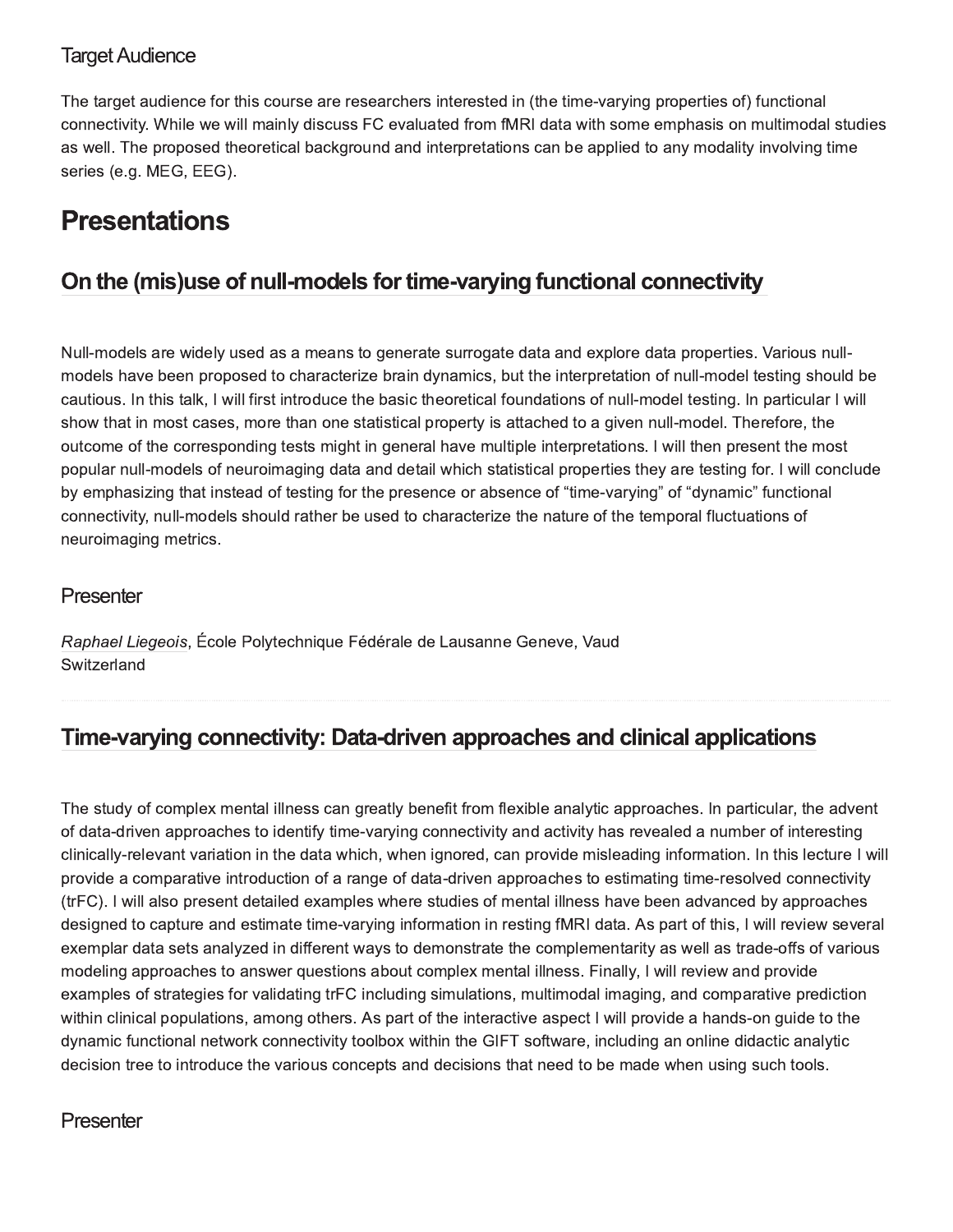Vince Calhoun, GSU/GATech/Emory **TReNDS Center** Atlanta, GA **United States** 

### **Terminology & Methodological Framework Overview**

In this talk, I will first clarify the still existing

confusion about terminology when talking about time-varying functional connectivity (FC): what is meant by timevarying vs.dynamic, static vs. stationary, averaged vs. memoryless approaches. Basic concepts of FC and the simplest time-varying FC approach will

be then introduced, as in pairwise correlations between fMRI time courses of different brain regions, and their sliding-window variations. Then, the great deal of methodological effort performed in the last decade to ameliorate this simple methodology will

be summarized and elucidated in details with practical examples, concerning in particular: (1) the choice of the most suitable window characteristics; (2) overcoming parcellation limits; (3) alternative methods beyond the slidingwindow; (4) the determination

of (time-varying or dynamic) FC states; (5) the link with brain structure. Limitations and pitfalls of each method will be outlined, to quide the audience towards the best choice in specific contexts.

#### Presenter

Maria Giulia Preti, École Polytechnique Fédérale de Lausanne Lausanne, Vaud Switzerland

### Resting-state activity from the perspective of Dynamical Systems Theory

Transiently and recurrently emerging patterns of connectivity are consistently detected across fMRI neuroimaging studies and their integrity has been implicated in a wide variety of neurological and psychiatric disorders. However, the principles governing the emergence and modulation of RSNs remain unclear, hindering the advance in therapeutic strategies targeted at rebalancing RSN dynamics.

In this workshop, I will describe novel methodological approaches to characterize the dynamical properties of resting-state activity borrowing tools used in Physics to characterize dynamical systems. In this mechanistic scenario, whole-brain activity can be decomposed into a discrete number of spatially-defined modes, whose power is modulated over time. I will describe different approaches to detect these modes, evaluate their overlap with known resting-state networks and verify their consistency across fMRI sessions. I will show how these modes can be characterized them in terms of occupancy, lifetime, stability and resonant properties. Finally, different statistical methods will be presented to evaluate differences between conditions and under different modulatory strategies. Ultimately, the implications of using dynamical systems theory to gain insight into the rules orchestrating brain activity and their physiological origin will be discussed.

A toolbox with the codes for analysis demonstrated in the workshop will be shared with attendees.